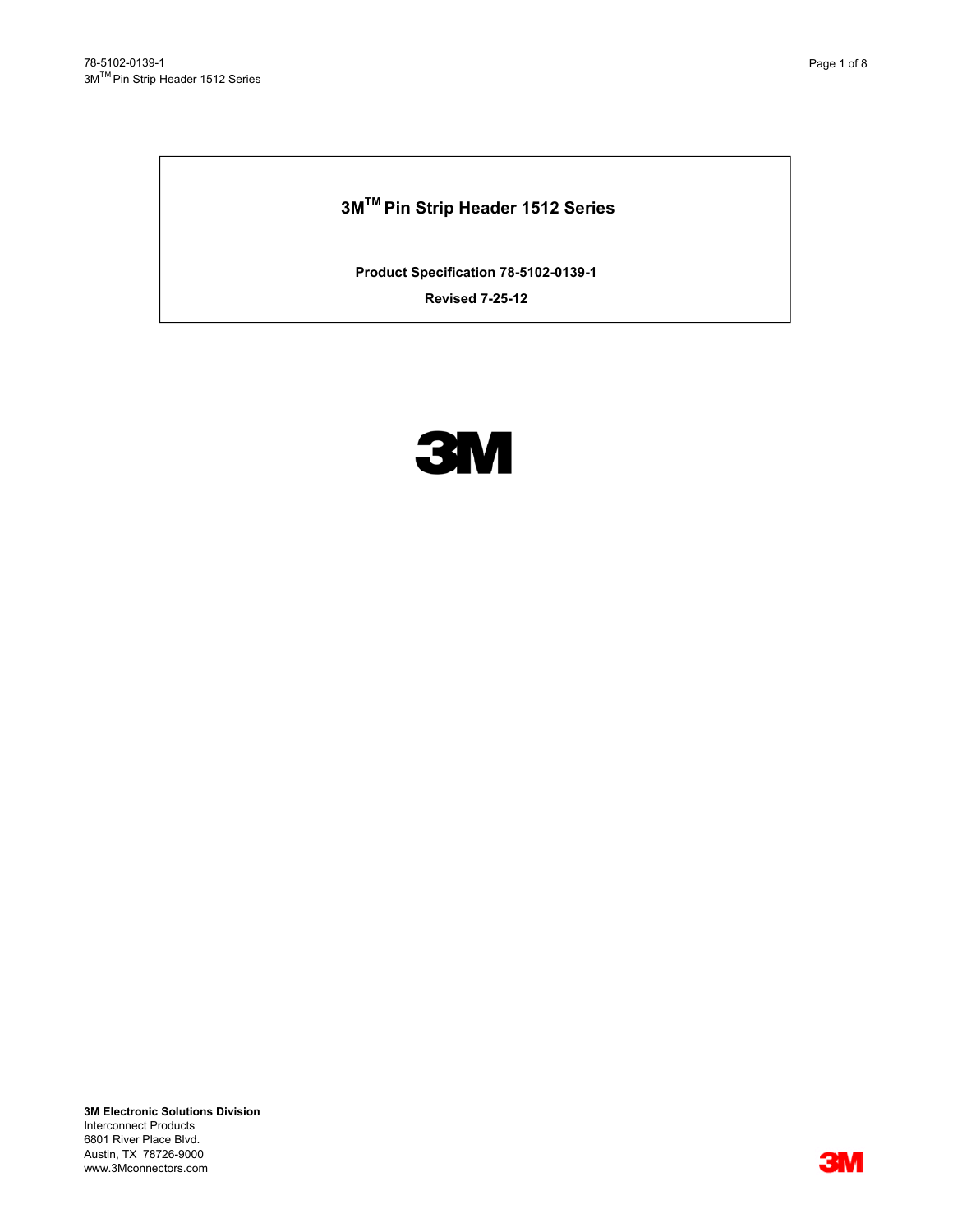# **Table of Contents**

|      | <b>Title Page</b><br><b>Contents</b>                                                                                                                                                                                                                                                                                                                                                                                                                                                                                                                               |                         |
|------|--------------------------------------------------------------------------------------------------------------------------------------------------------------------------------------------------------------------------------------------------------------------------------------------------------------------------------------------------------------------------------------------------------------------------------------------------------------------------------------------------------------------------------------------------------------------|-------------------------|
| 1.0  |                                                                                                                                                                                                                                                                                                                                                                                                                                                                                                                                                                    | $\overline{\mathbf{3}}$ |
| 2.0  | <b>3M Customer Documents</b>                                                                                                                                                                                                                                                                                                                                                                                                                                                                                                                                       | 3                       |
| 3.0  | $\begin{minipage}{0.9\linewidth} \begin{tabular}{l} \hline \multicolumn{3}{c}{\textbf{0.9\linewidth}} \end{tabular} \end{minipage} \begin{minipage}{0.9\linewidth} \begin{tabular}{l} \hline \multicolumn{3}{c}{\textbf{0.9\linewidth}} \end{tabular} \end{minipage} \begin{minipage}{0.9\linewidth} \begin{tabular}{l} \hline \multicolumn{3}{c}{\textbf{0.9\linewidth}} \end{tabular} \end{minipage} \begin{minipage}{0.9\linewidth} \end{minipage} \begin{minipage}{0.9\linewidth} \end{minipage} \begin{minipage}{0.9\linewidth$<br><b>Performance Testing</b> | 3                       |
| 4.0  | Performance and Characteristics Overview (etc.) (etc.) (etc.) (etc.) (etc.) (etc.) (etc.) (etc.) (etc.) (etc.)                                                                                                                                                                                                                                                                                                                                                                                                                                                     | 3                       |
| 5.0  | <b>Electrical</b>                                                                                                                                                                                                                                                                                                                                                                                                                                                                                                                                                  | 4                       |
| 6.0  | Mechanical                                                                                                                                                                                                                                                                                                                                                                                                                                                                                                                                                         | $\overline{\mathbf{A}}$ |
| 7.0  | <b>Physical</b>                                                                                                                                                                                                                                                                                                                                                                                                                                                                                                                                                    | 5                       |
| 8.0  | Environmental                                                                                                                                                                                                                                                                                                                                                                                                                                                                                                                                                      | 5                       |
| 9.0  | Qualification Test Groups and Sequences (and accommodation of the Calification Test Groups and Sequences                                                                                                                                                                                                                                                                                                                                                                                                                                                           | 6                       |
| 10.0 |                                                                                                                                                                                                                                                                                                                                                                                                                                                                                                                                                                    |                         |
| 11.0 |                                                                                                                                                                                                                                                                                                                                                                                                                                                                                                                                                                    |                         |
|      | <b>Important Notice</b>                                                                                                                                                                                                                                                                                                                                                                                                                                                                                                                                            |                         |
|      | <b>Warranty Information</b>                                                                                                                                                                                                                                                                                                                                                                                                                                                                                                                                        |                         |

**Jim W. Wessman: Approved 07-29-12 Steven A. Neu: Approved 07-29-12**

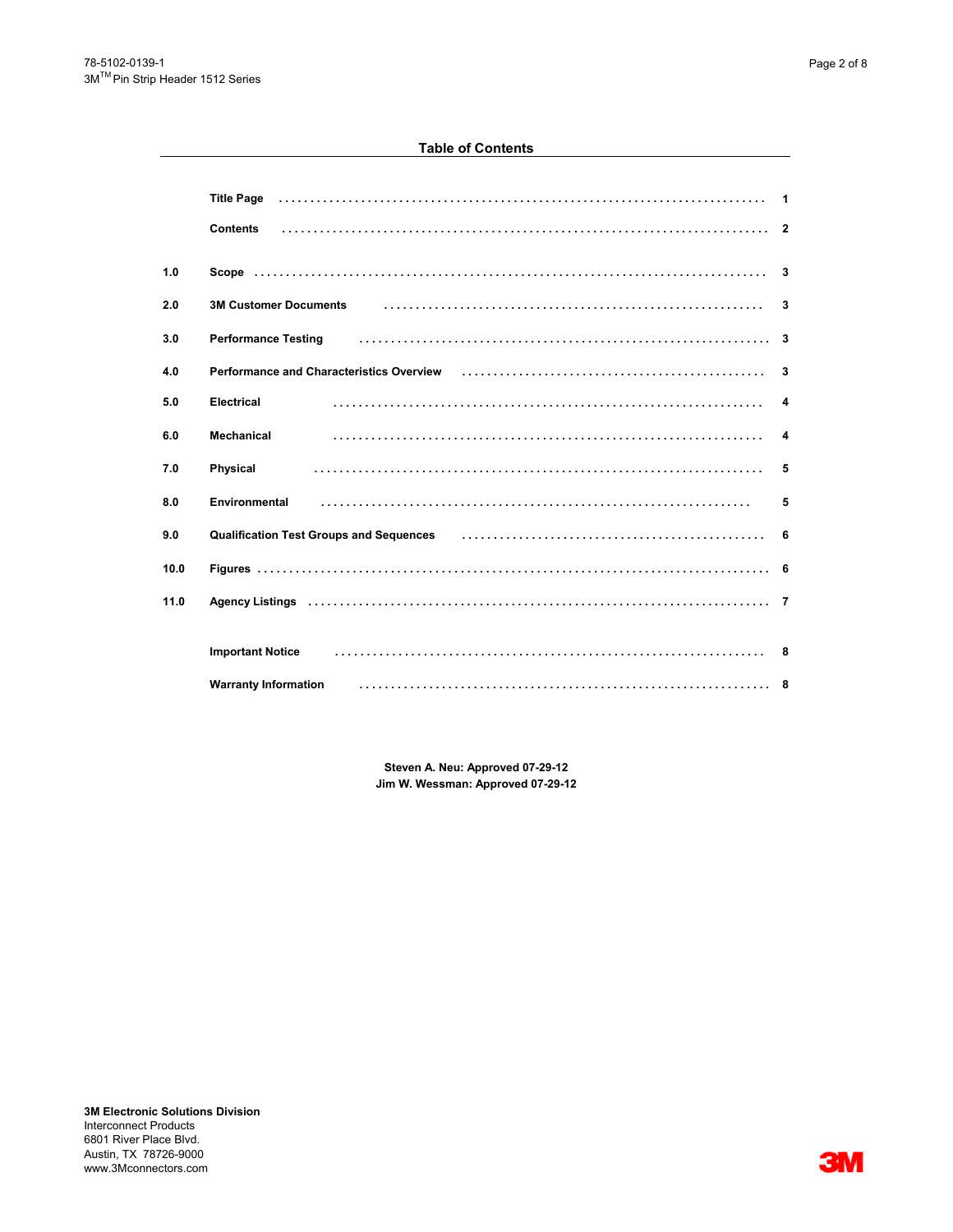#### **1.0 Scope**

This document summarizes test methods, test conditions, and product performance requirements for 3M™ Thru-Board Socket 1532 Series mated to 3M™ Pin Strip Header 1512 Series. In the event of performance data conflicts between this specification and any documents listed below, this specification supersedes those documents. Materials and finishes listed in the documents below apply and are included in this specification for reference only.

## **2.0 3M Customer Documents**

78-5100-0521-4 Technical data sheet for Thru-Board Socket 1532 Series 78-5100-0808-5 Technical data sheet for Pin Strip Header 1512 Series

## **3.0 Performance Testing**

Unless otherwise specified, all tests shall be performed on 153244-2000-RB sockets mated to 151244-7422-RB headers at ambient environmental conditions per EIA-364. Unless otherwise specified, all values and limits are typical of those obtained by qualification testing of the subject product. All specifications are subject to revision and change without notice from 3M.

#### **4.0 Performance and Characteristics Overview**

## **4.1 Ratings**

Dielectric Withstanding Voltage:  $500$  V<sub>DC</sub> at sea level Current (AC or DC):

3.50 A 1 line energized

1.00 A All lines energized Current rating conditions: 30°C temperature rise, 20% derated Temperature: -55°C to +105°C

Insulation resistance: >1 x10 $9$  Ω at 250 VDC

## **4.2 Materials**

Socket: Housing insulation: Glass filled LCP, black, 94V-0 Contact: Copper alloy

#### Header:

Insulation: Glass filled LCP, black, 94V-0 Contact: Copper alloy

# **4.3 Finishes**

# Plating:

Nickel: Underplating: 50 - 150 µ inches (1.27 - 3.81 µm), QQ-N-290, Class 2 Solder Tails: 200-300 µ inches (5.108-7.62µm), Matte or Tin Lead Gold options: 30 µ inches (0.76 µm) Average, ASTM B488-01, Class C

1.75 A 6 lines\* energized **\*Lines** are adjacent in 2x3 configuration

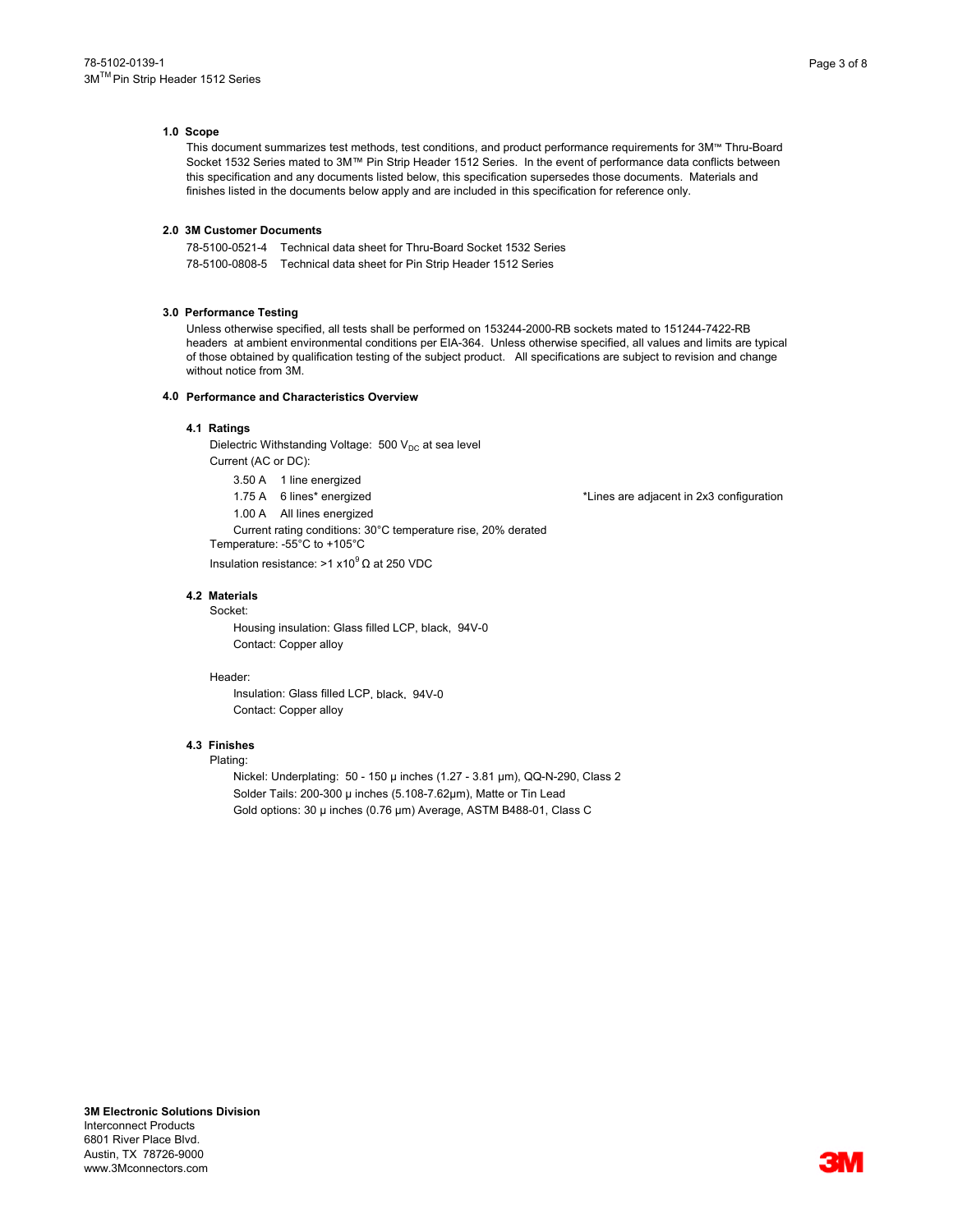# **4.4 Regulatory Compliance**

See Regulatory Information Appendix (RIA) in the "RoHS compliance" section of **www.3Mconnector.com** for compliance information. See customer drawings for regulatory specifics on each connector.

# **5.0 Electrical**

| Description or<br><b>Parameter</b> | Values &<br>Limits | <b>Units</b>        | <b>Requirement or Conditions</b>                                                      |                         | Test Standard<br>or Method |
|------------------------------------|--------------------|---------------------|---------------------------------------------------------------------------------------|-------------------------|----------------------------|
| <b>Dielectric</b>                  | 500                | Volts <sub>nc</sub> | Measured between adjacent and opposing contacts.                                      |                         | EIA-364-20B                |
| withstanding voltage               |                    |                     | No disruptive discharge during 1 minute duration.                                     |                         | Method B                   |
|                                    |                    |                     | Sea level with 70% relative humidity.                                                 |                         | <b>Condition I</b>         |
| <b>Current rating per</b>          | 3.50               | <b>Amperes</b>      | 1 line energized.                                                                     | 30° C temperature rise, | EIA-364-70A                |
| line                               | 1.75               |                     | 6 lines energized.                                                                    | 20% derated.            | Method 2                   |
|                                    | 1.00               |                     | All lines energized.                                                                  |                         |                            |
| Low level contact<br>resistance    | $10$               | <b>Milliohms</b>    | 10 milliohm maximum AR contact resistance per<br>mated interface throughout testing.  |                         | EIA-364-23A                |
| <b>Insulation resistance</b>       | >1000              | <b>Megohms</b>      | Measured between adjacent and opposing contacts<br>with 500 VDC applied for 1 minute. |                         | EIA-364-21C                |

## **6.0 Mechanical**

| <b>Description or</b><br>Parameter | Values &<br>Limits | <b>Units</b>            | <b>Requirement or Conditions</b>                                                                                                                                             | <b>Test Standard</b><br>or Method                                         |
|------------------------------------|--------------------|-------------------------|------------------------------------------------------------------------------------------------------------------------------------------------------------------------------|---------------------------------------------------------------------------|
| <b>Vibration</b>                   | ≤10                | ns                      | Mated connectors shall exhibit no discontinuities<br>greater than specified. 10 milliohm maximum AR<br>contact resistance per mated interface throughout<br>testing.         | EIA-364-28A<br><b>Condition V</b><br>Letter A, 1.5<br>hours each<br>plane |
| <b>Mechanical Shock</b>            | $\leq 10$          | ns                      | Mated connectors shall exhibit no discontinuities<br>greater than specified. 10 milliohm maximum $\Delta$ R<br>contact resistance per mated interface throughout<br>testing. | EIA-364-27B<br><b>Condition A</b>                                         |
| <b>Durability</b>                  | 50                 | <b>Mating</b><br>cycles | 10 milliohm maximum AR contact resistance<br>throughout testing.                                                                                                             | EIA-364-09C                                                               |
|                                    |                    |                         |                                                                                                                                                                              |                                                                           |
| 3M Electronic Solutions Division   |                    |                         |                                                                                                                                                                              |                                                                           |

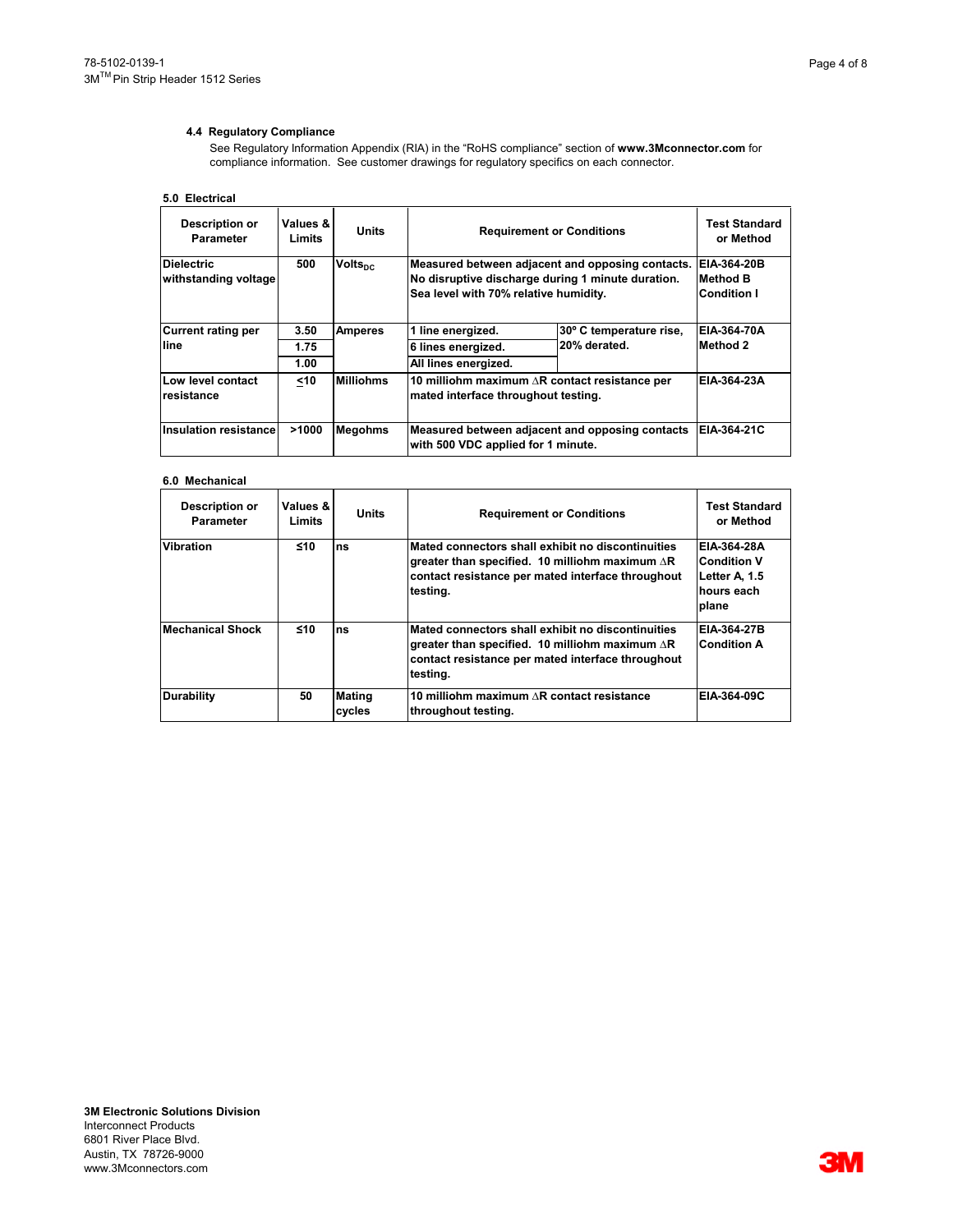# **7.0 Physical**

| <b>Description or</b><br><b>Parameter</b> | Values &<br>Limits                    | Units                                  | <b>Requirement or Conditions</b>                                                    | <b>Test Standard</b><br>or Method |
|-------------------------------------------|---------------------------------------|----------------------------------------|-------------------------------------------------------------------------------------|-----------------------------------|
| Visual                                    | N/A                                   | N/A                                    | No defects such as deformation, blisters, cracks or<br>other damage.                | EIA-364-18A                       |
| Tin Plating<br><b>Thickness</b>           | 5.08-7.62 Micro-<br>(200-300) (Micro- | meters<br>inches)                      | Average of random measurements from any 3 lots<br>shall not be less than specified. | EIA-364-48                        |
| <b>Nickel Plating</b><br><b>Thickness</b> | $1.27 -$<br>3.81<br>$(50-150)$        | Micro-<br>meters<br>(Micro-<br>inches) | Average of random measurements from any 3 lots<br>shall not be less than specified. | EIA-364-48                        |
| <b>Gold Thickness</b>                     | $0.63 - 0.89$ Micro-<br>$(25-35)$     | meters<br>(Micro-<br>inches)           | Average of random measurements from any 3 lots<br>shall not be less than specified. | EIA-364-48                        |

## **8.0 Environmental**

| Description or<br><b>Parameter</b>      | Values &<br>Limits                                                                                      | <b>Units</b>           | <b>Requirement or Conditions</b>                                                                 | <b>Test Standard</b><br>or Method |
|-----------------------------------------|---------------------------------------------------------------------------------------------------------|------------------------|--------------------------------------------------------------------------------------------------|-----------------------------------|
| Temperature Life                        | 105                                                                                                     | Degrees C              | Measurements taken out for contact resistance<br>measurements at 96,240,504,and 1000 Hrs. No     | EIA-364-17B<br>Method A           |
| (Thermal Aging)                         | 1000                                                                                                    | <b>Hours</b>           | physical abnormalities. 10 milliohm maximum $\Delta$ R<br>contact resistance throughout testing. | <b>Condition 4</b>                |
|                                         | $-55$ to                                                                                                | Degrees C              | No physical abnormalities. 10 milliohm maximum                                                   | EIA-364-32C                       |
| <b>Thermal Shock</b>                    | 105                                                                                                     |                        | $\Delta$ R contact resistance throughout testing.                                                | <b>Condition VII</b>              |
|                                         | 5                                                                                                       | Cycles                 |                                                                                                  |                                   |
|                                         | 65 to -10                                                                                               | Degrees C              | No physical abnormalities. 10 milliohm maximum $\triangle$ R EIA-364-31B                         |                                   |
|                                         |                                                                                                         |                        | contact resistance throughout testing.                                                           | <b>Condition B</b>                |
| Humidity-<br><b>Temperature Cycling</b> | 90 to 98                                                                                                | % Relative<br>humidity |                                                                                                  | Method III                        |
|                                         | 240                                                                                                     | <b>Hours</b>           |                                                                                                  |                                   |
| <b>Nitric Acid Vapor</b><br>Test (Gold) | 1 spot per sample lot. Porosity of gold contacts<br>tested. No durability testing.<br>1<br><b>Hours</b> |                        | EIA-364-52<br>Category 3                                                                         |                                   |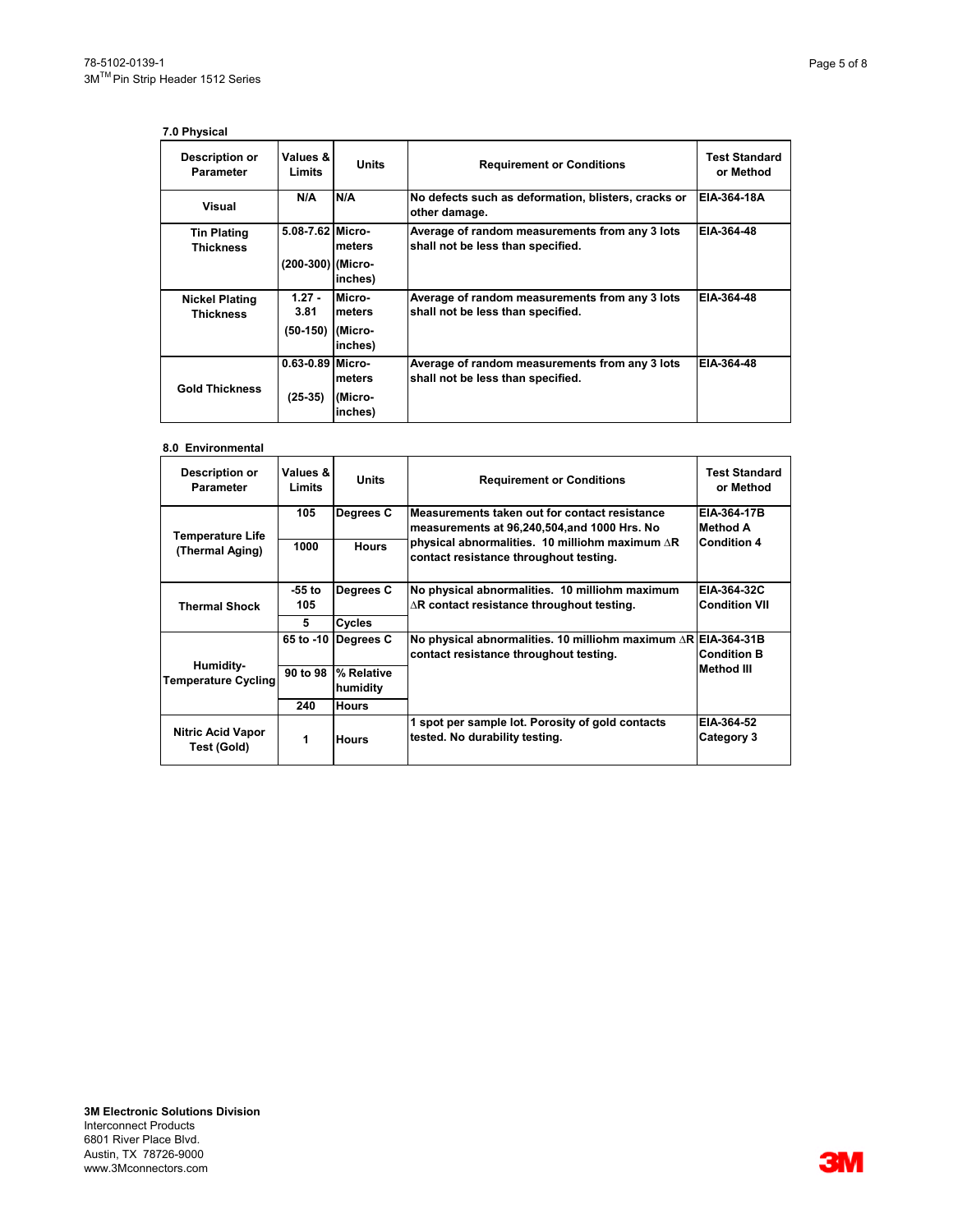## **9.0 Qualification Test Groups and Sequences**

## **9.1 Sequenced Tests**

|                                     | <b>Test Group</b>    |            |         |         |
|-------------------------------------|----------------------|------------|---------|---------|
| <b>Test or Examination</b>          |                      |            |         |         |
|                                     | <b>Test Sequence</b> |            |         |         |
| <b>Low Level Contact Resistance</b> | 1, 3, 5              | 1, 3, 5, 7 | 1, 3, 5 | 1, 3, 5 |
| <b>Vibration</b>                    |                      |            |         |         |
| <b>Mechanical Shock</b>             |                      |            |         |         |
| <b>Thermal Shock</b>                | 2                    |            |         |         |
| <b>Humidity-Temperature Cycling</b> |                      |            |         |         |
| <b>Nitric Acid Vapor Test</b>       |                      |            |         |         |
| <b>Durability</b>                   |                      |            |         |         |

**9.2 Independent Tests**

- **1 Dimensional**
- **2 Dielectric Withstanding Voltage**
- **3 Current Rating**
- **4 Insulation Resistance**
- **5 Plating Thickness**
- **6 Contact Retention- EIA-364-29**
- **7 Porosity Test- EIA-364-60**
- **8 Temperature Life**

**10. Figures**

**10.1 Current Rating**



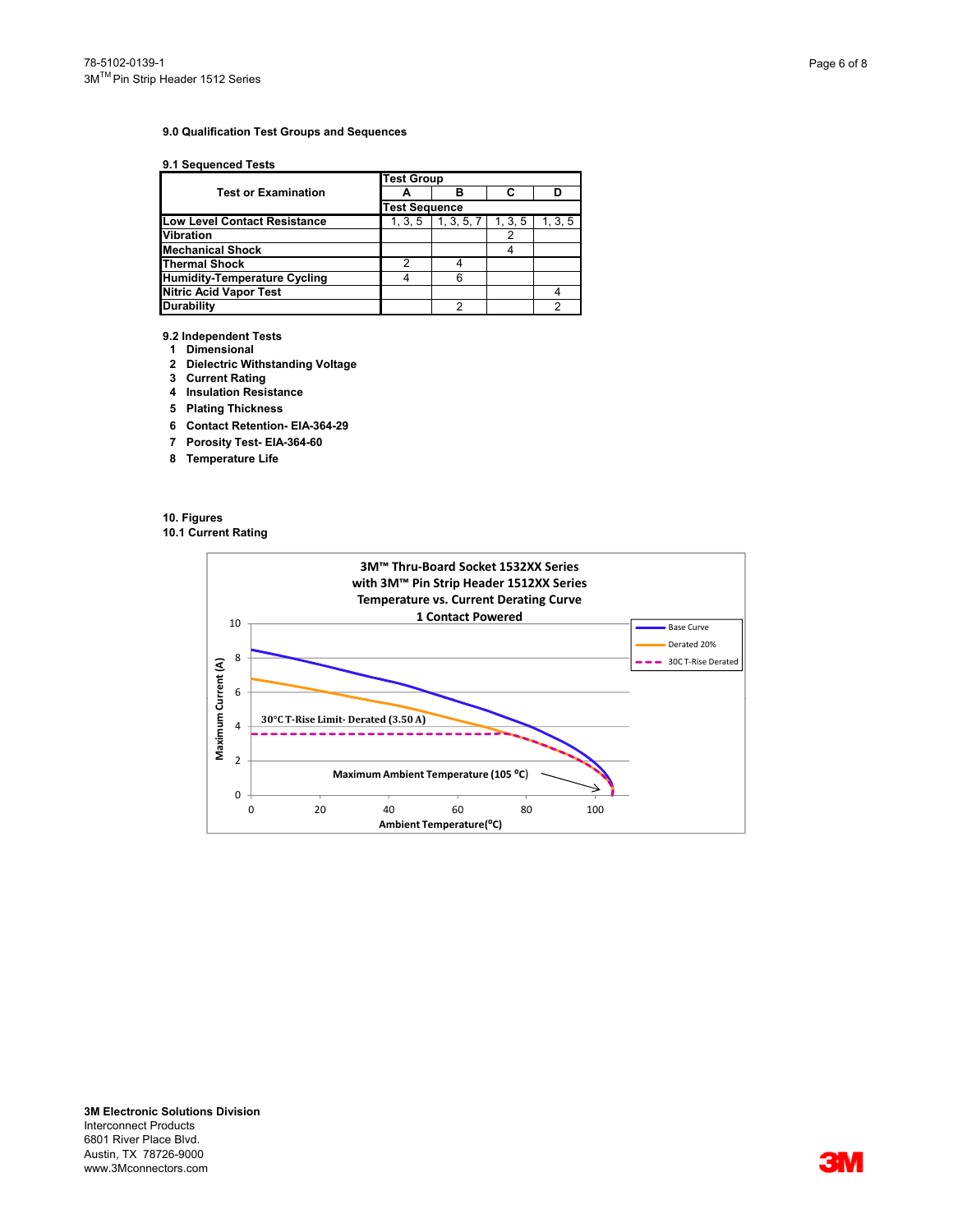



- **11.0 Agency Listings**
- **11.1 Underwriters Laboratories (UL)**

| Agency | File No. |
|--------|----------|
|        | E68080   |
| 70 H   | F68080   |